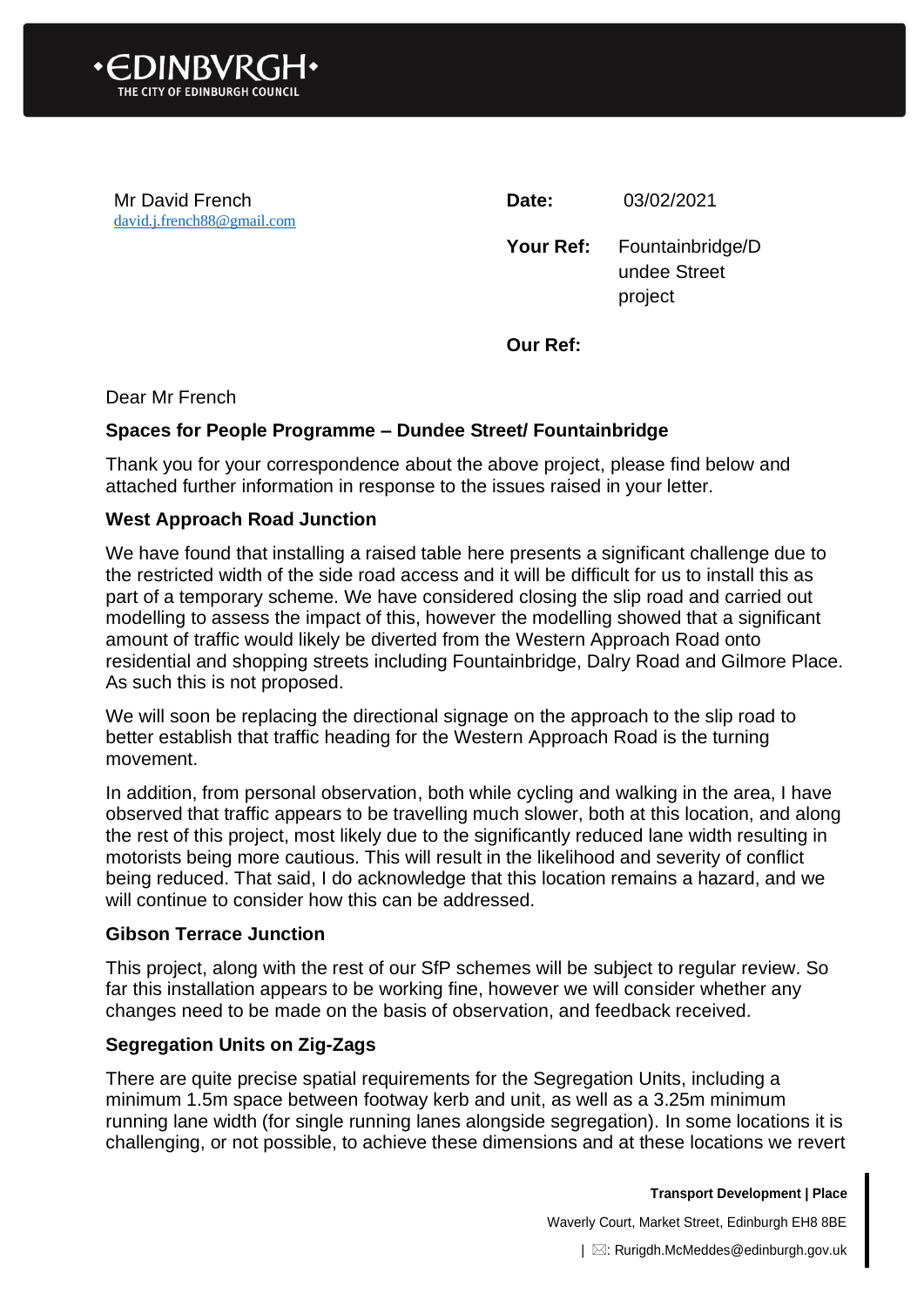

to advisory cycle lanes. The zig-zags present anoth challenge. Generally the Segregation Unit should be entirely behind the white line, from the point of view of a motorist, to limit the risk of it being struck. The alignment of the zig-zags makes it difficult to place segregation units so that there is both 1.5m width from the footway, and the defender is fully behind the white lines, where there is limited width.

# **Need for Extra Segregation Units**

- We are aware of the issue at the Fountainpark Fry and will look to rectify this in the coming week.
- Segregation will be installed at Papa Johns in the coming week.
- Segregation will be installed at Tesco in the coming week, though this location may continue to present difficulties and may be subject to further change following review

## **Signage for Loading Areas**

We will look into installing signage of this type at some locations on Dundee Street where loading has presented an issue.

#### **Guardrail Removal**

The team who carry out guardrail removal are within our internal roads operations team who are very busy with winter maintenance at this time of year. We hope to remove this guardrail as soon as there is capacity to do so.

#### **Eastern Section**

The reasoning for the changes between Mandatory and Advisory cycle lanes is outlined above. Segregation will be installed on the relevant parts of this section in the coming week.

The priority system is not currently proposed for delivery. However we will be reviewing the effectiveness of the scheme and may consider re-introducing it. The primary reason for this system was the very narrow section of carriageway between Grove Street and Freer Street. However this carriageway has now been widened by the adjacent hotel development and so the priority system may not be needed.

## **Slateford Road Scheme**

As you may be aware the Slateford Road project was discussed at the meeting of the Transport and Environment Committee on the 28 January 2021 and was pre-approved subject to stakeholder notification. We hope to commence the notification process very soon and Spokes will be included in this.

## **Availability of Final Designs**

Final designs enclosed. We are in the process of updated the Spaces for People webpages and these designs will be hosted there in the near future.